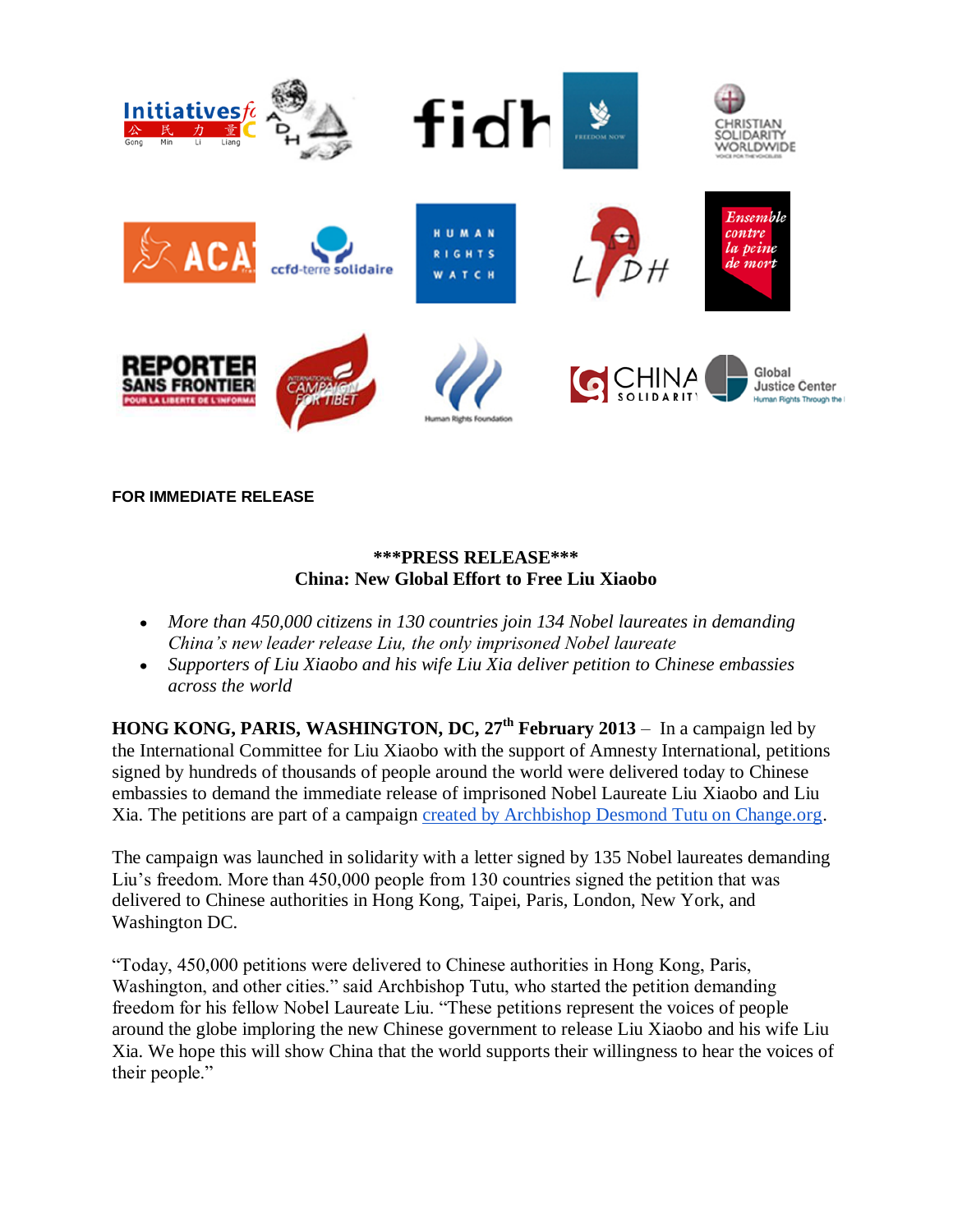Liu Xiaobo has been detained since December 2008, and his wife has been under house arrest since October 2010. The Nobel Laureate is serving an 11-year sentence for "inciting subversion of state power" for his part as the leading author behind "Charter '08", a manifesto calling for the respect of fundamental human rights in China.

From Hong Kong to Washington, supporters took symbolic photographs of themselves in front of local landmarks, with a picture of Liu on an empty chair to highlight his imprisonment, before delivering the petition.

"It is wonderful to see such a massive and genuine outpouring of support for Liu Xiaobo and Liu Xia," said Jared Genser, the founder of Freedom Now—a member organization of the International Committee for Liu Xiaobo—and international pro bono counsel to the Lius. "Clearly, the citizens' movement lead by Archbishop Tutu speaks with one voice when it calls for the immediate release of the Lius. We urge the Chinese government to heed this moral imperative."

Since the launch of the campaign in December last year, every new signature to the petition on Change.org has sent an email to officials in Chinese consulates and embassies around the world.

"Liu Xiaobo and Liu Xia represent the hopes and aspirations of millions of Chinese who are currently silenced. This show of solidarity from people all over the world sends a powerful message to the Chinese government to free this courageous couple and all other prisoners of conscience," said Salil Shetty, Secretary General of Amnesty International.

LINK TO PHOTOS: [http://storify.com/agneschangeorg/free-liu-xiaobo-and-liu-xia-intl-petition](http://storify.com/agneschangeorg/free-liu-xiaobo-and-liu-xia-intl-petition-deliveri-1)[deliveri-1](http://storify.com/agneschangeorg/free-liu-xiaobo-and-liu-xia-intl-petition-deliveri-1)

## **Live signature totals from Archbishop Tutu's campaign:**

[https://www.change.org/petitions/chinese-leader-xi-jinping-release-imprisoned-nobel-peace](https://www.change.org/petitions/chinese-leader-xi-jinping-release-imprisoned-nobel-peace-prize-winner-liu-xiaobo-and-wife-liu-xia)[prize-winner-liu-xiaobo-and-wife-liu-xia](https://www.change.org/petitions/chinese-leader-xi-jinping-release-imprisoned-nobel-peace-prize-winner-liu-xiaobo-and-wife-liu-xia)

**For more information, please contact:**

**The International Committee for Liu Xiaobo**: Emmanouil Athanasiou, +33 6 85 73 54 95

**Freedom Now**: Patrick Griffith, [pgriffith@freedom-now.org,](mailto:pgriffith@freedom-now.org) +1 *(202)* 423.7925

**China Solidarity (CS)**: Marie Holzman, marie@holzman.fr, +33-630-809-281

**Initiatives for China**: John King, [johnking@initiativesforchina.org](mailto:johnking@initiativesforchina.org)

**French Human Rights League (LDH)**:Alain Bouc,: alainbouc@sfr.fr, +33 1 42 57 34 66

**Christian Action for the Abolition of Torture (ACAT)**: Séverine Durand: + 33 6 20 98 38 75

**Global Justice Center**: Stephanie Johanssen: *[sjohanssen@globaljusticecenter.net](mailto:sjohanssen@globaljusticecenter.net)*, *+1 (212) 725.6530 Ext. 209*